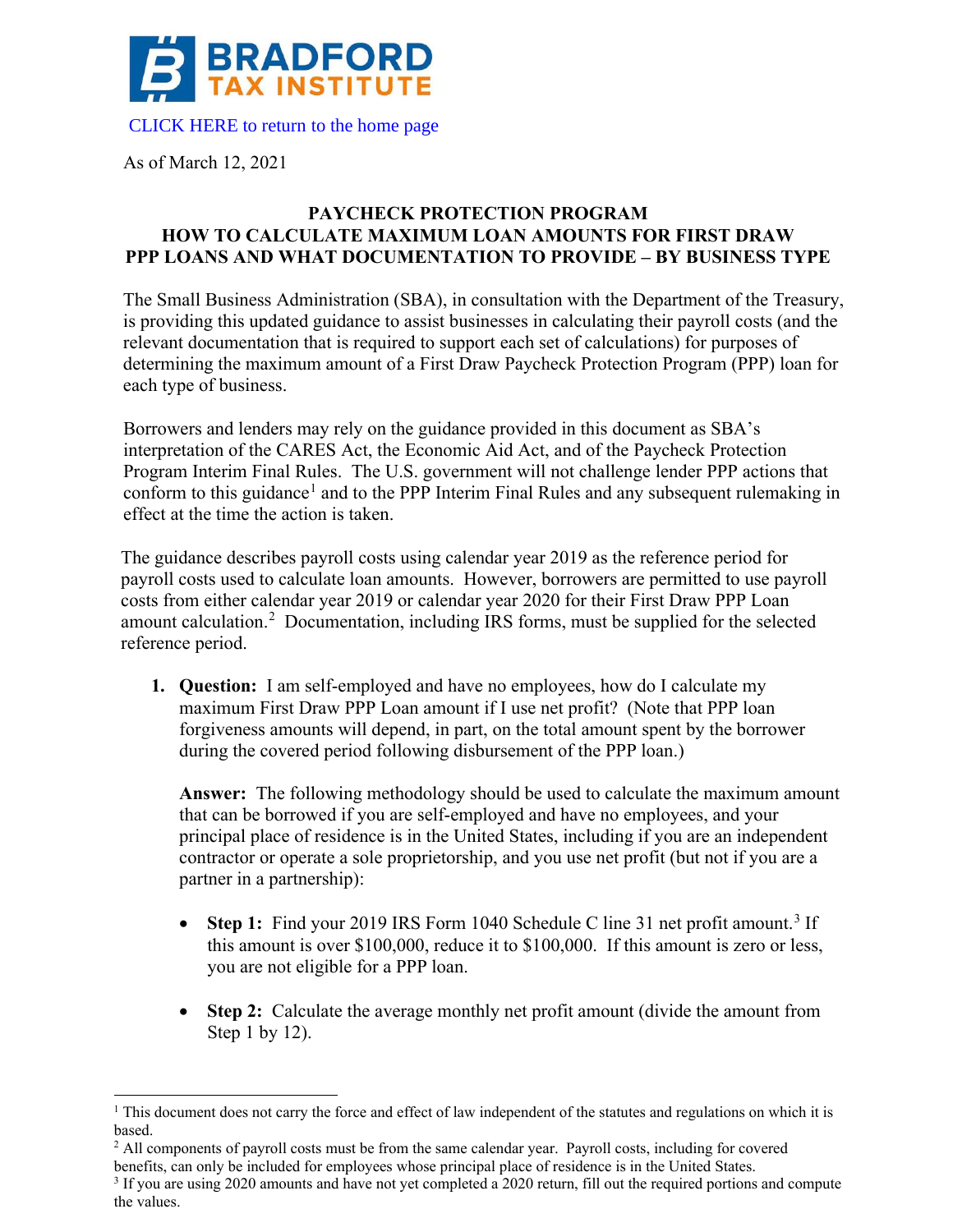- **Step 3:** Multiply the average monthly net profit amount from Step 2 by 2.5.
- **Step 4:** Add the outstanding amount of any Economic Injury Disaster Loan (EIDL) made between January 31, 2020 and April 3, 2020 that you seek to refinance. Do not include the amount of any advance under an EIDL COVID-19 loan (because it does not have to be repaid).

Your 2019 IRS Form 1040 Schedule C must be provided to substantiate the applied-for PPP loan amount. You must also provide a 2019 IRS Form 1099-MISC detailing nonemployee compensation received (box 7), IRS Form 1099-K, invoice, bank statement, or book of record establishing you were self-employed in 2019 and a 2020 invoice, bank statement, or book of record establishing you were in operation on February 15, 2020.

**2. Question:** I am self-employed and have employees, how do I calculate my maximum First Draw PPP Loan amount (up to \$10 million) if I use net profit? (Note that PPP loan forgiveness amounts will depend, in part, on the total amount spent by the borrower during the covered period following disbursement of the PPP loan.)

**Answer:** The following methodology should be used to calculate the maximum amount that can be borrowed if you are self-employed with employees, including if you are an independent contractor or operate a sole proprietorship and use net profit (but not if you are a partner in a partnership):

- **Step 1:** Compute your 2019 payroll costs by adding the following:
	- $\circ$  2019 IRS Form 1040 Schedule C line 31 net profit amount:<sup>4</sup>
		- if this amount is over \$100,000, reduce it to \$100,000,
		- if this amount is less than zero, set this amount at zero;
	- $\circ$  2019 gross wages and tips paid to your employees whose principal place of residence is in the United States, up to \$100,000 per employee, which can be computed using:
		- 2019 IRS Form 941 Taxable Medicare wages & tips (line 5ccolumn 1) from each quarter,
		- Plus any pre-tax employee contributions for health insurance or other fringe benefits excluded from Taxable Medicare wages & tips, and
		- Minus (i) any amount paid to any individual employee in excess of \$100,000, and (ii) any amounts paid to any employee whose principal place of residence is outside the United States;
	- o 2019 employer contributions for employee group health, life, disability, vision, and dental insurance (the portion of IRS Form 1040 Schedule C

<sup>&</sup>lt;sup>4</sup> If you are using 2020 payroll costs and have not yet completed a 2020 return, fill it out and compute the value.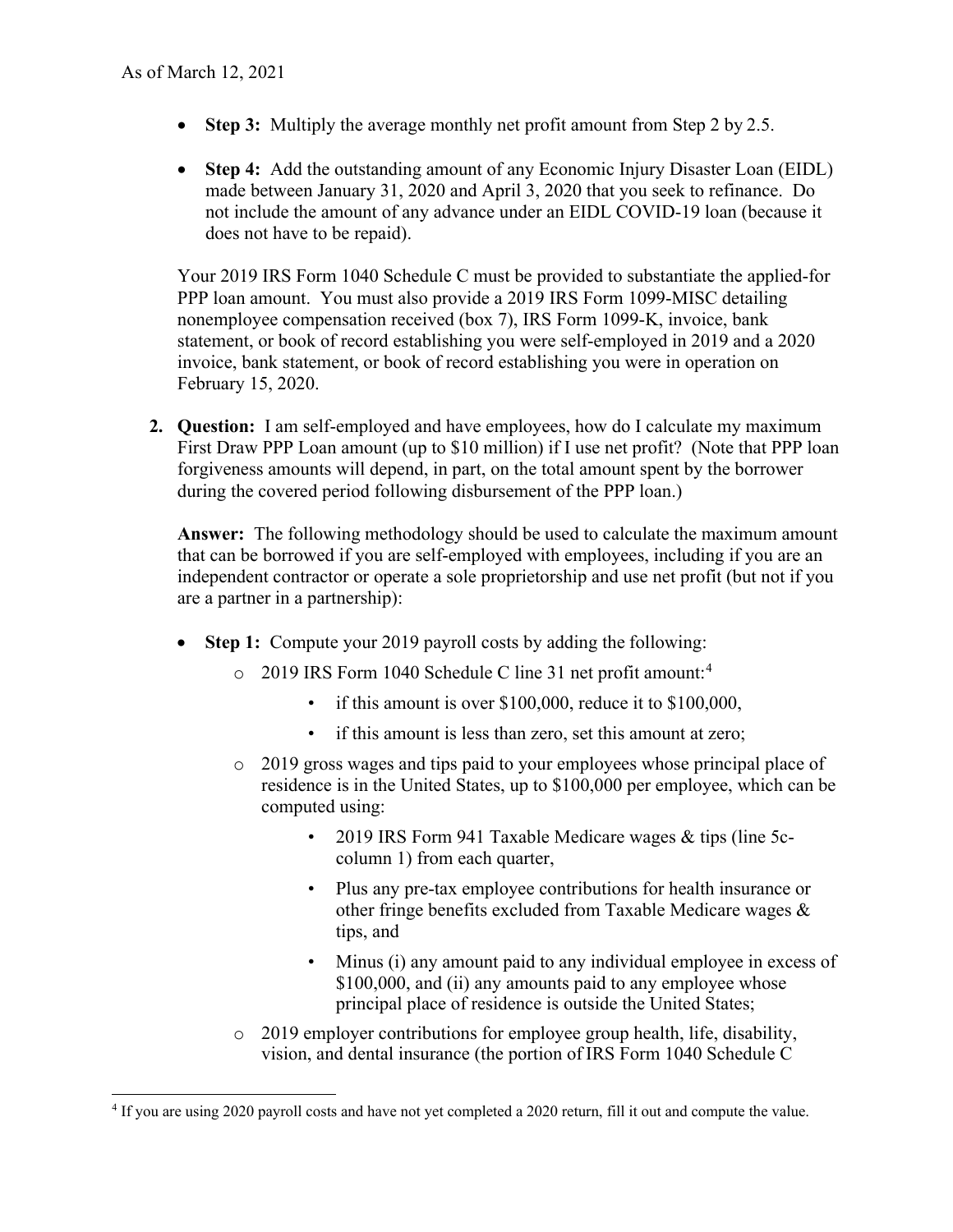line 14 attributable to those contributions);

- o 2019 employer contributions to employee retirement plans (IRS Form 1040 Schedule C line 19); and
- o 2019 employer state and local taxes assessed on employee compensation, primarily state unemployment insurance tax (from state quarterly wage reporting forms).
- **Step 2:** Calculate the average monthly payroll costs amount (divide the amount from Step 1 by 12).
- **Step 3:** Multiply the average monthly payroll costs amount from Step 2 by 2.5.
- **Step 4:** Add the outstanding amount of any EIDL made between January 31, 2020 and April 3, 2020 that you seek to refinance. Do not include the amount of any advance under an EIDL COVID-19 loan (because it does not have to be repaid).

Your 2019 IRS Form 1040 Schedule C, IRS Form 941 and state quarterly wage unemployment insurance tax reporting form from each quarter (or equivalent payroll processor records or IRS Wage and Tax Statements), along with documentation of any retirement or group health, life, disability, vision, and dental contributions, must be provided to substantiate the applied-for PPP loan amount. A payroll statement or similar documentation from the pay period that covered February 15, 2020 must be provided to establish you were in operation and had employees on that date.

**3. Question:** I am a self-employed farmer or rancher who reports my income on IRS Form 1040 Schedule F. What documentation must I provide in place of Schedule C and how should my maximum loan amount be determined (up to \$10 million)?

**Answer:** Self-employed farmers and ranchers (i.e., those who report their net farm profit on IRS Form 1040 Schedule 1 and Schedule F) should use IRS Form 1040 Schedule F in lieu of Schedule C.

The calculation for self-employed farmers and ranchers without employees is the same as for Schedule C filers that have no employees, except that Schedule F line 9 (gross income) should be used to determine the loan amount rather than Schedule C line 31 (net profit).

The calculation for self-employed farmers and ranchers with employees is the same as for Schedule C filers that have employees with several exceptions. First, in place of Schedule C line 31 (net profit), the difference between Schedule F line 9 (gross income) and the sum of Schedule F lines 15, 22, and 23 (for employee payroll) should be used. Second, employer contributions for employee group health, life, disability, vision and dental insurance (portion of Schedule F line 15 attributable to those contributions) and employer contributions for employee retirement contributions (Schedule F line 23) should be used in place of those respective lines on Schedule C.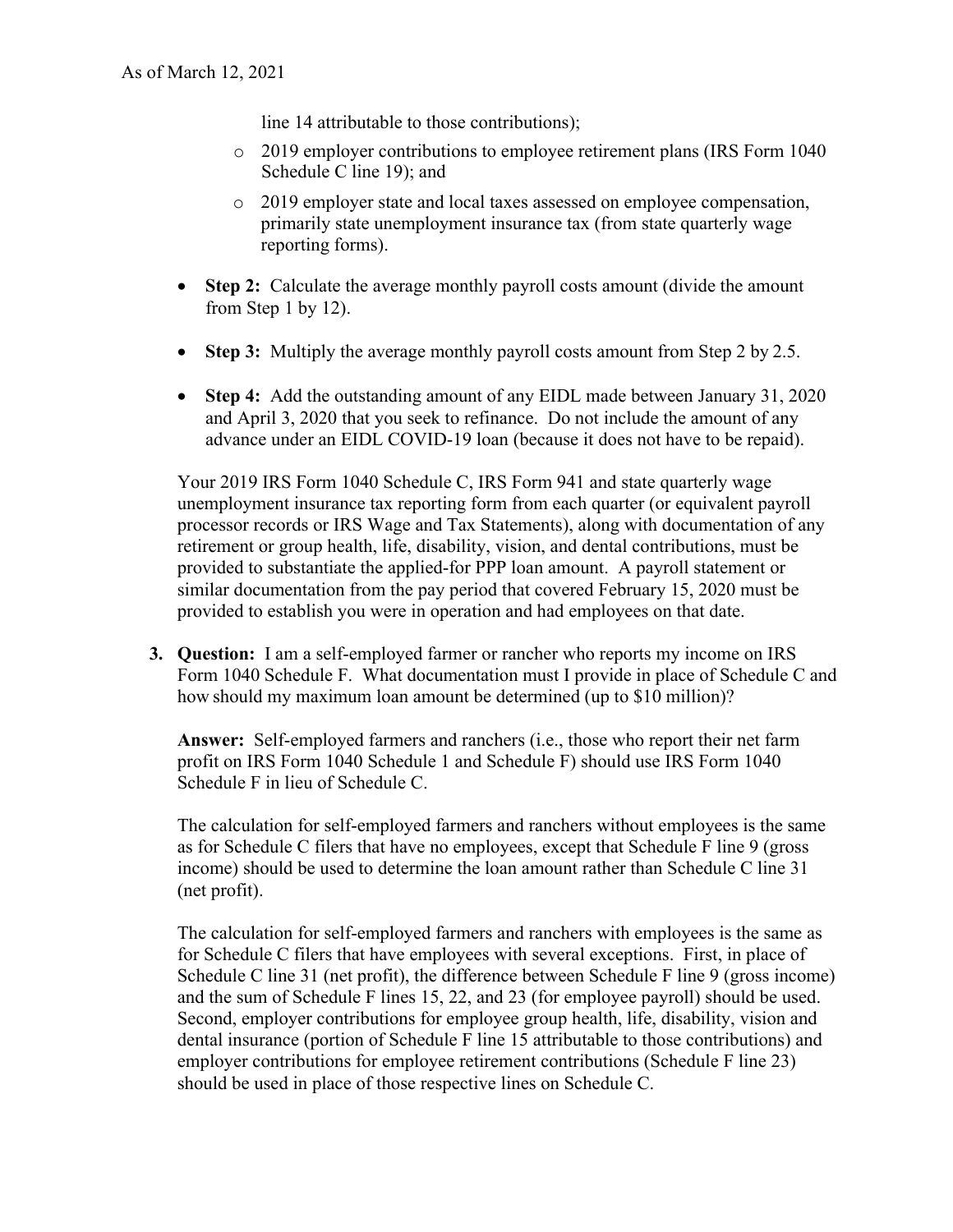The documentation requirements are the same as for Schedule C filers except the 2019 IRS Form 1040 Schedule 1 and Schedule F must be included with the loan application in place of IRS Form 1040 Schedule C. Additionally, for farmers and ranchers with employees, IRS Form 943 should be provided in addition to, or in place of, IRS Form 941, as applicable.

**4. Question:** How do partnerships apply for PPP loans, and how is the maximum First Draw PPP Loan amount calculated for partnerships (up to \$10 million)? Should partners' self- employment income be included on the business entity level PPP loan application or on separate PPP loan applications for each partner? (Note that PPP loan forgiveness amounts will depend, in part, on the total amount spent during the covered period following disbursement of the PPP loan.)

**Answer:** The following methodology should be used to calculate the maximum amount that can be borrowed for partnerships (partners' self-employment income should be included on the partnership's PPP loan application; individual partners may not apply for separate PPP loans):

- **Step 1:** Compute 2019 payroll costs by adding the following:
	- o 2019 Schedule K-1 (IRS Form 1065) Net earnings from self-employment of individual U.S.-based general partners that are subject to self-employment tax, multiplied by  $0.9235$ <sup>5</sup>, up to \$100,000 per partner:<sup>6</sup>
		- Compute the net earnings from self-employment of individual U.S.-based general partner that are subject to self-employment tax from box 14, Code A of IRS Form 1065 Schedule K-1 and subtract (i) any section 179 expense deduction claimed in box 12; (ii) any unreimbursed partnership expenses claimed; and (iii) any depletion claimed on oil and gas properties;
			- if this amount is over \$100,000, reduce it to \$100,000;
			- if this amount is less than zero, set this amount at zero;
	- o 2019 gross wages and tips paid to employees whose principal place of residence is in the United States (if any), up to \$100,000 per employee, which can be computed using:
		- 2019 IRS Form 941 Taxable Medicare wages & tips (line 5ccolumn 1) from each quarter,
		- Plus any pre-tax employee contributions for health insurance or other fringe benefits excluded from Taxable Medicare wages & tips, and
		- Minus any amounts paid to any individual employee in excess of

<sup>&</sup>lt;sup>5</sup> This treatment follows the computation of self-employment tax from IRS Form 1040 Schedule SE Section A line 4 and removes the "employer" share of self-employment tax, consistent with how payroll costs for employees in the partnership are determined.

 $6$  If the partnership is using 2020 payroll costs and the Form 1065 for 2020 has not yet been completed, fill out the form.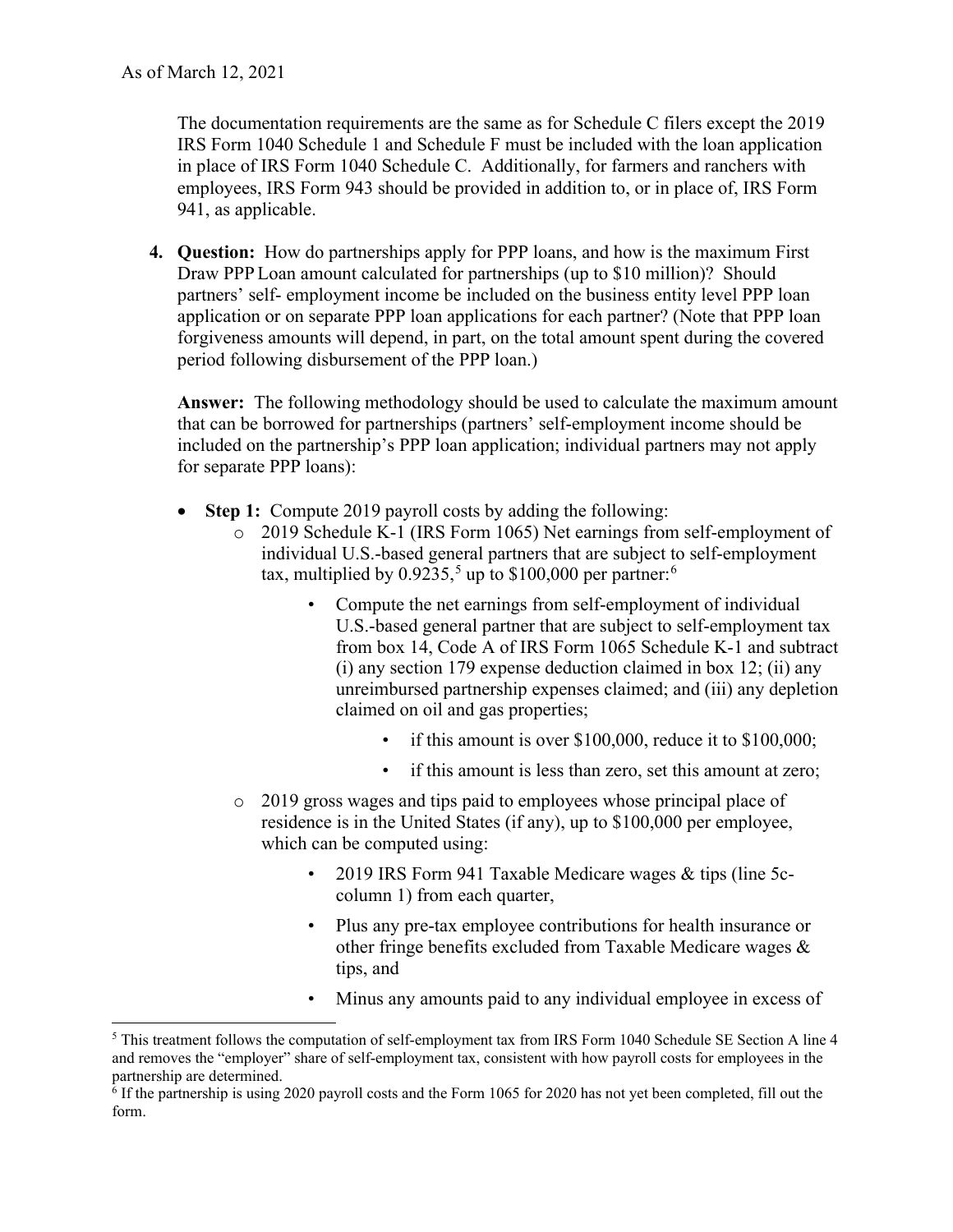\$100,000 and any amounts paid to any employee whose principal place of residence is outside the United States;

- o 2019 employer contributions for employee (but not partner) group health, life, disability, vision, and dental insurance, if any (portion of IRS Form 1065 line 19 attributable to those contributions);
- o 2019 employer contributions to employee (but not partner) retirement plans, if any (IRS Form 1065 line 18); and
- o 2019 employer state and local taxes assessed on employee compensation, primarily state unemployment insurance tax (from state quarterly wage reporting forms), if any.
- **Step 2:** Calculate the average monthly payroll costs (divide the amount from Step 1) by 12).
- **Step 3:** Multiply the average monthly payroll costs from Step 2 by 2.5.
- **Step 4:** Add any outstanding amount of any EIDL made between January 31, 2020 and April 3, 2020 that you seek to refinance. Do not include the amount of any advance under an EIDL COVID-19 loan (because it does not have to be repaid).

The partnership's 2019 IRS Form 1065 (including K-1s) must be provided to substantiate the applied-for First Draw PPP Loan amount. If the partnership has employees, other relevant supporting documentation, including the 2019 IRS Form 941 and state quarterly wage unemployment insurance tax reporting form from each quarter (or equivalent payroll processor records or IRS Wage and Tax Statements) along with records of any retirement or group health, life, disability, vision, and dental insurance contributions must also be provided to substantiate the First Draw PPP Loan amount. If the partnership has employees, a payroll statement or similar documentation from the pay period that covered February 15, 2020 must be provided to establish the partnership was in operation and had employees on that date. If the partnership has no employees, an invoice, bank statement, or book of record establishing the partnership was in operation on February 15, 2020 must instead be provided.

**5. Question:** How is the maximum First Draw PPP Loan amount calculated for S corporations and C corporations (up to \$10 million)? (Note that PPP loan forgiveness amounts will depend, in part, on the total amount spent during the covered period following disbursement of the PPP loan.)

**Answer:** The following methodology should be used to calculate the maximum amount that can be borrowed for corporations, including S and C corporations:

- **Step 1:** Compute 2019 payroll costs by adding the following:
	- o 2019 gross wages and tips paid to your employees whose principal place of residence is in the United States, up to \$100,000 per employee, which can be computed using: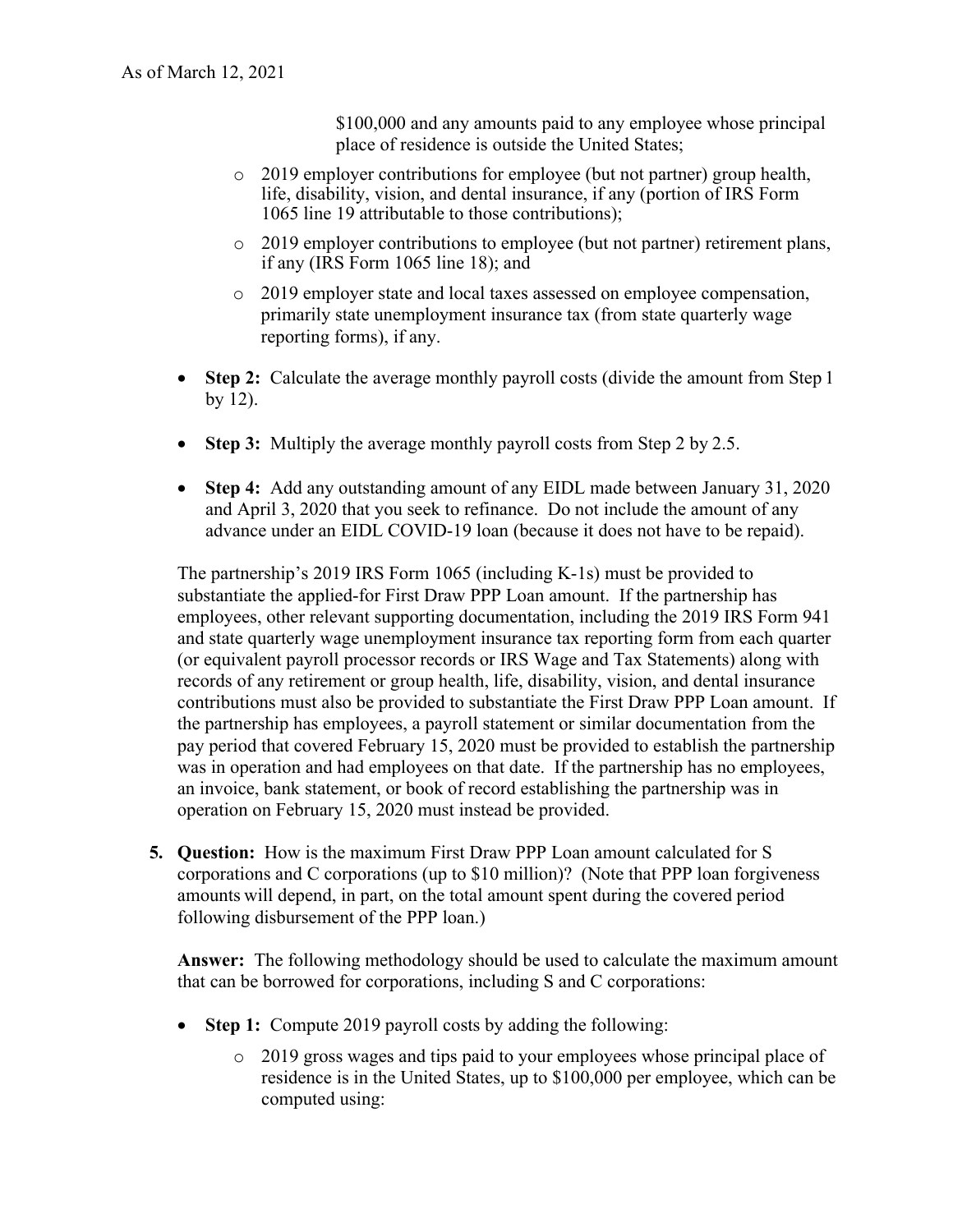- 2019 IRS Form 941 Taxable Medicare wages & tips (line 5ccolumn 1) from each quarter,
- Plus any pre-tax employee contributions for health insurance or other fringe benefits excluded from Taxable Medicare wages & tips,
- Minus (i) any amounts paid to any individual employee in excess of \$100,000, and (ii) any amounts paid to any employee whose principal place of residence is outside the United States;
- o 2019 employer group health, life, disability, vision, and dental insurance contributions (portion of IRS Form 1120 line 24 or IRS Form 1120-S line 18 attributable to those contributions); $^7$
- o 2019 employer retirement contributions (IRS Form 1120 line 23 or IRS Form 1120-S line 17); and
- o 2019 employer state and local taxes assessed on employee compensation, primarily state unemployment insurance tax (from state quarterly wage reporting forms).
- **Step 2:** Calculate the average monthly payroll costs (divide the amount from Step 1) by 12).
- **Step 3:** Multiply the average monthly payroll costs from Step 2 by 2.5
- **Step 4:** Add the outstanding amount of any EIDL made between January 31, 2020 and April 3, 2020 that you seek to refinance. Do not include the amount of any advance under an EIDL COVID-19 loan (because it does not have to be repaid).

The corporation's 2019 IRS Form 941 and state quarterly wage unemployment insurance tax reporting form from each quarter (or equivalent payroll processor records or IRS Wage and Tax Statements), along with the filed business tax return (IRS Form 1120 or IRS 1120-S) or other documentation of any retirement and group health, life, disability, vision, and dental insurance contributions, must be provided to substantiate the applied-for PPP loan amount. A payroll statement or similar documentation from the pay period that covered February 15, 2020 must be provided to establish you were in operation and had employees on that date.

**6. Question:** How is the maximum First Draw PPP Loan amount calculated for eligible nonprofit organizations (up to \$10 million)? (Note that PPP loan forgiveness amounts will depend, in part, on the total amount spent during the covered period following disbursement of the PPP loan.)

**Answer:** The following methodology should be used to calculate the maximum amount that can be borrowed for eligible nonprofit organizations (eligible nonprofit religious

<sup>7</sup> Note that employer contributions for group health, life, disability, vision, and dental insurance for S-Corporation employees who own more than a 2 percent stake in the business (or employees who are family members of such owners) are not included in this figure as such contributions are already included in gross wages.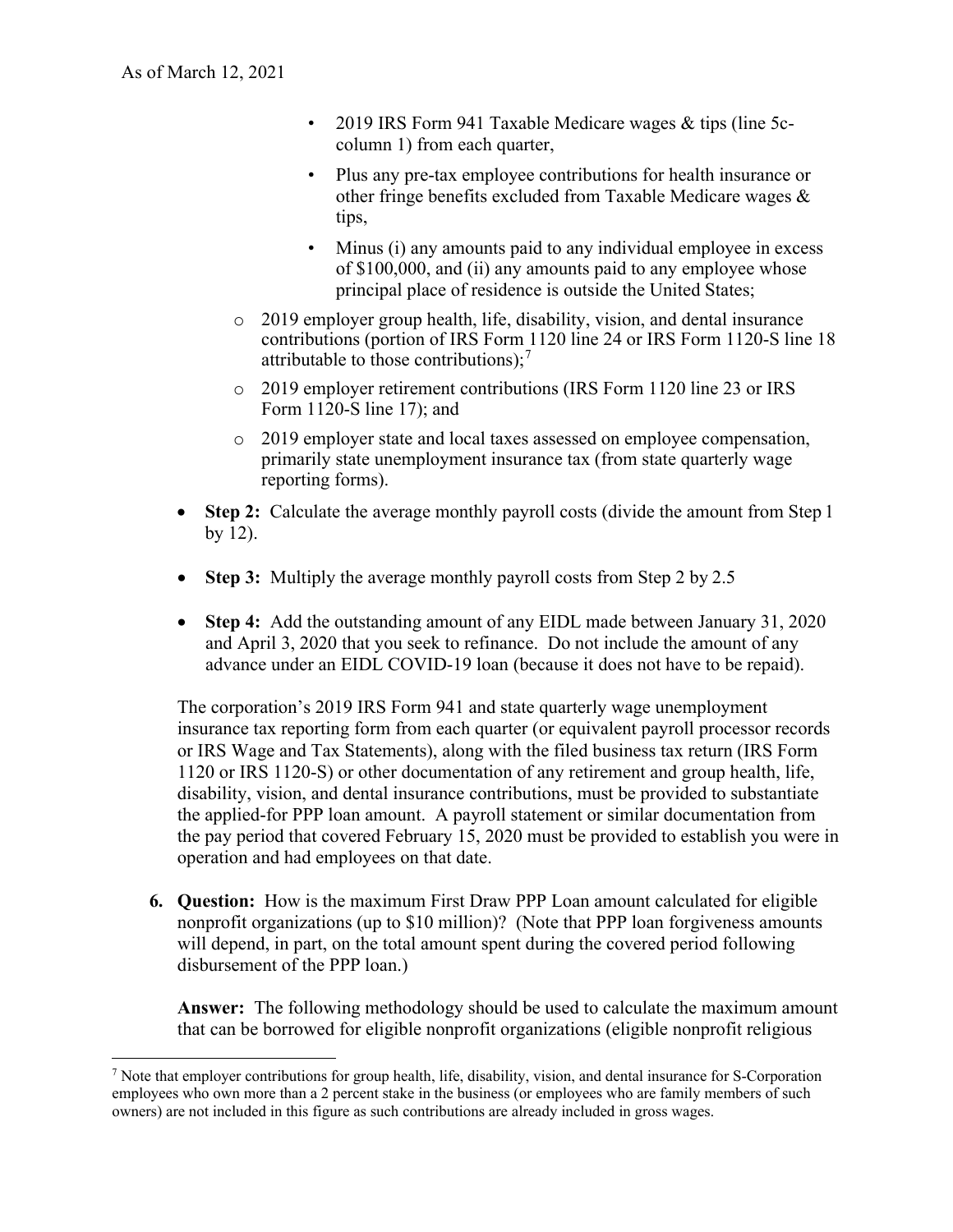institutions or other eligible nonprofits without an IRS Form 990 filing requirement, see the next question):

- **Step 1:** Compute 2019 payroll costs by adding the following:
	- o 2019 gross wages and tips paid to your employees whose principal place of residence is in the United States, up to \$100,000 per employee, which can be computed using:
		- 2019 IRS Form 941 Taxable Medicare wages & tips (line 5ccolumn 1) from each quarter,
		- Plus any pre-tax employee contributions for health insurance or other fringe benefits excluded from Taxable Medicare wages & tips, and
		- Minus (i) any amounts paid to any individual employee in excess of \$100,000, and (ii) any amounts paid to any employee whose principal place of residence is outside the U.S.;
	- o 2019 employer group health, life, disability, vision, and dental insurance contributions (portion of IRS Form 990 Part IX line 9 attributable to those contributions);
	- o 2019 employer retirement contributions (IRS Form 990 Part IX line 8); and
	- o 2019 employer state and local taxes assessed on employee compensation, primarily state unemployment insurance tax (from state quarterly wage reporting forms).
- **Step 2:** Calculate the average monthly payroll costs (divide the amount from Step 1) by 12).
- **Step 3:** Multiply the average monthly payroll costs from Step 2 by 2.5.
- **Step 4:** Add the outstanding amount of any EIDL made between January 31, 2020 and April 3, 2020 that you seek to refinance. Do not include the amount of any advance under an EIDL COVID-19 loan (because it does not have to be repaid).

The nonprofit organization's 2019 IRS Form 941 and state quarterly wage unemployment insurance tax reporting form from each quarter (or equivalent payroll processor records or IRS Wage and Tax Statements), along with the filed IRS Form 990 Part IX or other documentation of any retirement and group health, life, disability, vision, and dental insurance contributions, must be provided to substantiate the appliedfor PPP loan amount. A payroll statement or similar documentation from the pay period that covered February 15, 2020 must be provided to establish you were in operation and had employees on that date. Eligible nonprofits that file IRS Form 990-EZ should rely on that form and those that do not file an IRS Form 990 or 990-EZ, typically those with gross receipts less than \$50,000, should see the next question.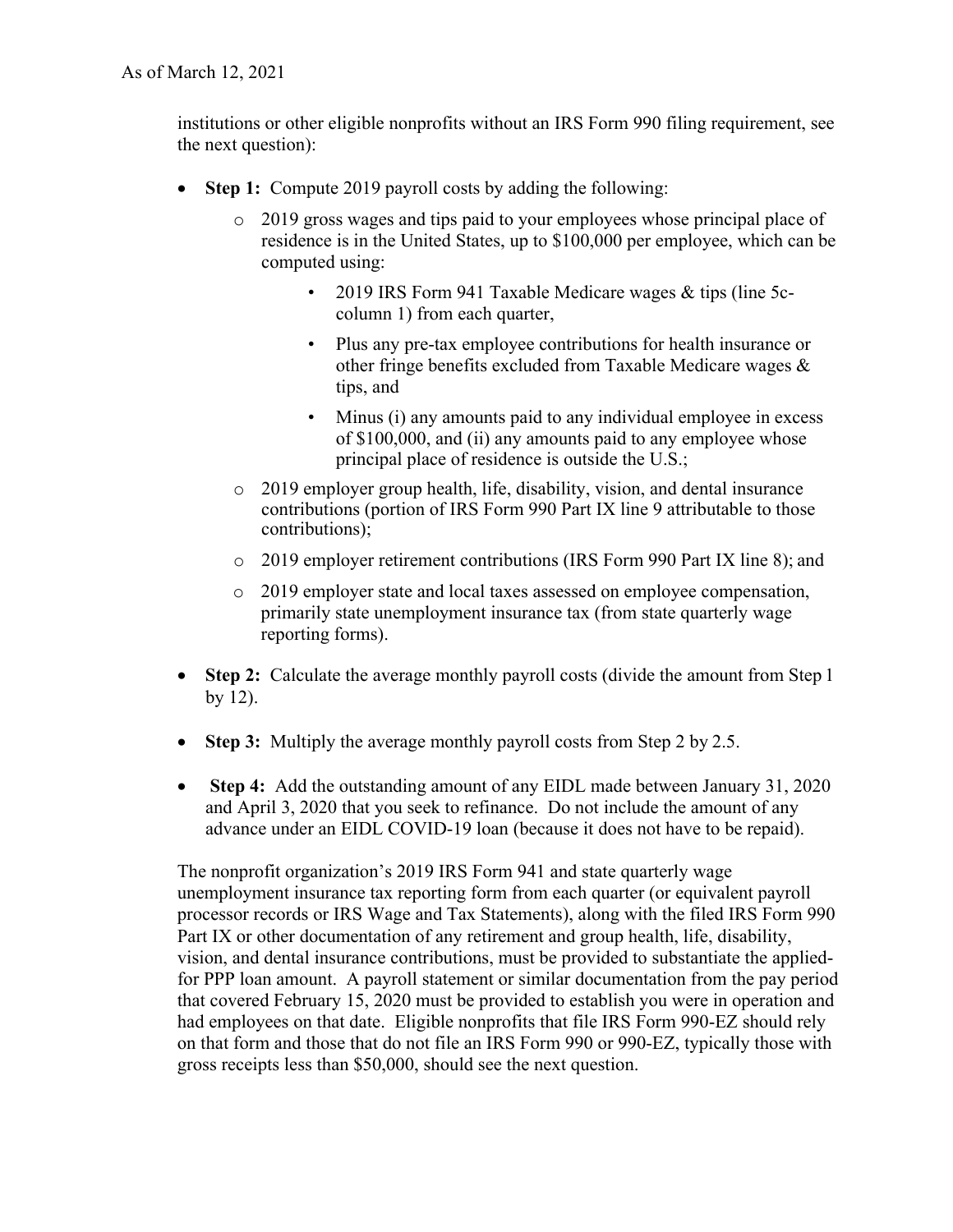**7. Question:** How is the maximum First Draw PPP Loan amount calculated for eligible nonprofit religious institutions, veterans organizations, and tribal businesses (up to \$10 million)? (Note that PPP loan forgiveness amounts will depend, in part, on the total amount spent during the covered period following disbursement of the PPP loan.)

**Answer:** The following methodology should be used to calculate the maximum amount that can be borrowed for eligible nonprofit religious institutions, veterans organizations and tribal businesses:

- **Step 1:** Compute 2019 payroll costs by adding the following:
	- o 2019 gross wages and tips paid to employees whose principal place of residence is in the United States, up to \$100,000 per employee, which can be computed using:
		- 2019 IRS Form 941 Taxable Medicare wages & tips (line 5ccolumn 1) from each quarter,
		- Plus any pre-tax employee contributions for health insurance or other fringe benefits excluded from Taxable Medicare wages & tips, and
		- Minus (i) any amounts paid to any individual employee in excess of \$100,000, and (ii) any amounts paid to any employee whose principal place of residence is outside the United States;
	- o 2019 employer group health, life, disability, vision, and dental insurance contributions;
	- o 2019 employer retirement contributions; and
	- o 2019 employer state and local taxes assessed on employee compensation, primarily state unemployment insurance tax (from state quarterly wage reporting forms).
- **Step 2:** Calculate the average monthly payroll costs (divide the amount from Step 1) by 12).
- **Step 3:** Multiply the average monthly payroll costs from Step 2 by 2.5.
- **Step 4:** Add any outstanding amount of any EIDL made between January 31, 2020 and April 3, 2020 that you seek to refinance. Do not include the amount of any advance under an EIDL COVID-19 loan (because it does not have to be repaid).

The entity's 2019 IRS Form 941 and state quarterly wage unemployment insurance tax reporting form from each quarter (or equivalent payroll processor records or IRS Wage and Tax Statements), along with documentation of any retirement and group health, life, disability, vision, and dental insurance contributions, must be provided to substantiate the applied-for PPP loan amount. A payroll statement or similar documentation from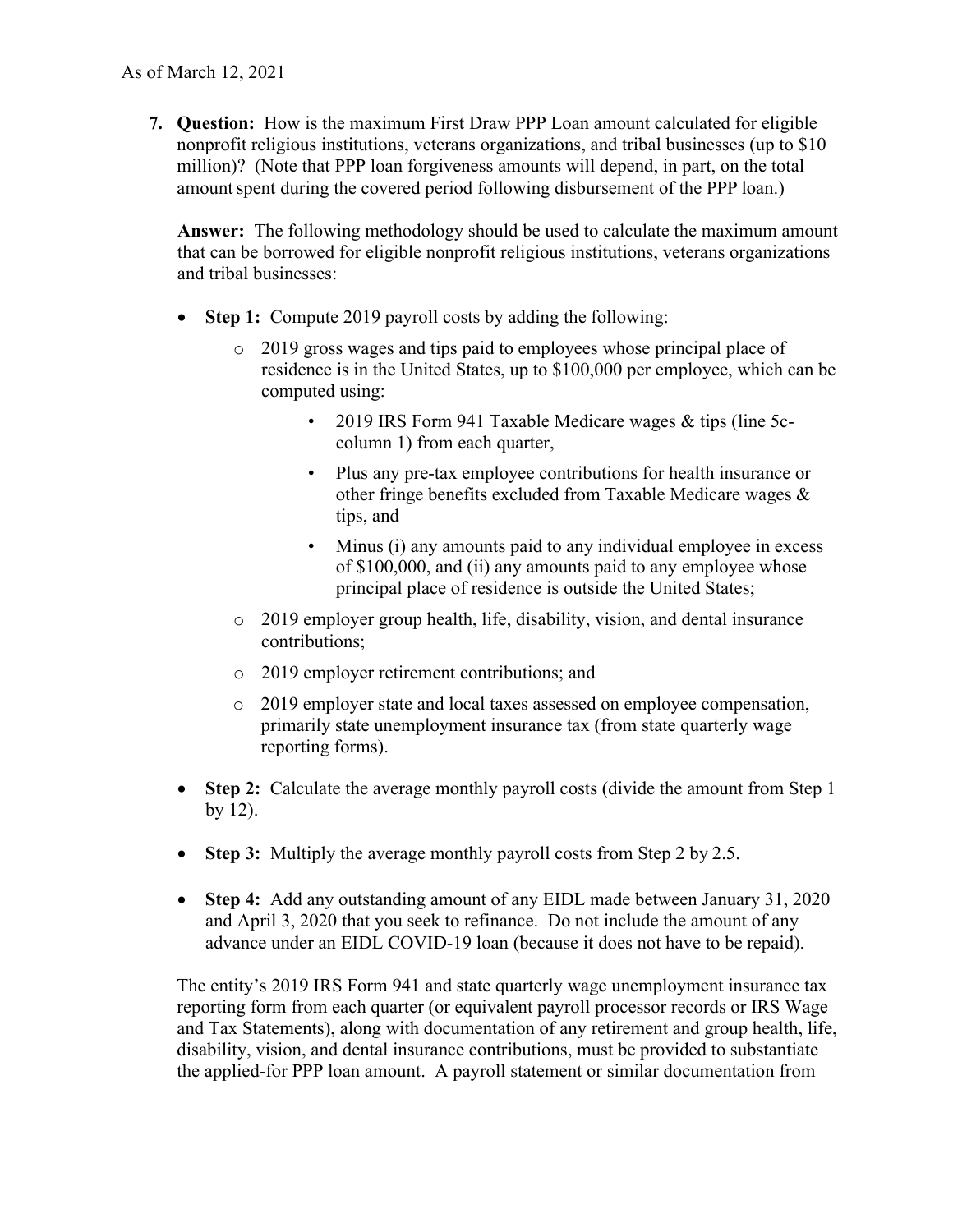the pay period that covered February 15, 2020 must be provided to establish you were in operation and had employees on that date.

**8. Question:** I am an LLC owner. Which set of instructions applies to me?

**Answer:** LLCs should follow the instructions that apply to their tax filing status in the reference period used to calculate payroll costs (2019 or 2020)—i.e., whether the LLC filed (or will file) as a sole proprietor, a partnership, or a corporation in the reference period.

**9. Question:** What other documentation can an applicant provide for the purpose of substantiating payroll costs used to calculate the applied-for First Draw PPP Loan amount?

**Answer:** An applicant may provide IRS Form W-2s and IRS Form W-3 or payroll processor reports, including quarterly and annual tax reports, in lieu of IRS Form 941. Additionally, very small businesses that file an annual IRS Form 944 or agricultural employers that file an annual IRS Form 943 should rely on and provide IRS Form 944 or IRS Form 943 in lieu of IRS Form 941.

An applicant may provide records from a retirement administrator to document employer retirement contributions. An applicant may also provide records from a health insurance company or third-party administrator for a self-insured plan to document employer health insurance contributions.

**10. Question:** I am a corporation or nonprofit and was in operation on February 15, 2020, but was not in operation between February 15, 2019, and June 30, 2019. What reference period should I be using to compute my First Draw PPP Loan amount?

**Answer:** In this case, you may choose one of two ways to calculate your First Draw PPP Loan amount. The first option is for borrowers to follow the applicable instructions in Questions 5, 6, 7 and use payroll information for all of 2020 instead of 2019. The second option is for borrowers to calculate their loan amount using their average monthly payroll costs incurred in January and February 2020. For borrowers choosing the second option, the following methodology should be used to calculate the maximum amount that you can borrow:

- **Step 1:** Compute January and February 2020 payroll costs by adding the following:
	- o Gross pay to employees for those two months whose principal place of residence is in the United States, up to \$16,667 per employee;
	- o Employer group health, life, disability, vision, and dental insurance contributions for those two months;
	- o Employer retirement contributions for those two months; and
	- o Employer state and local taxes assessed on employee compensation for those two months, primarily state unemployment insurance tax.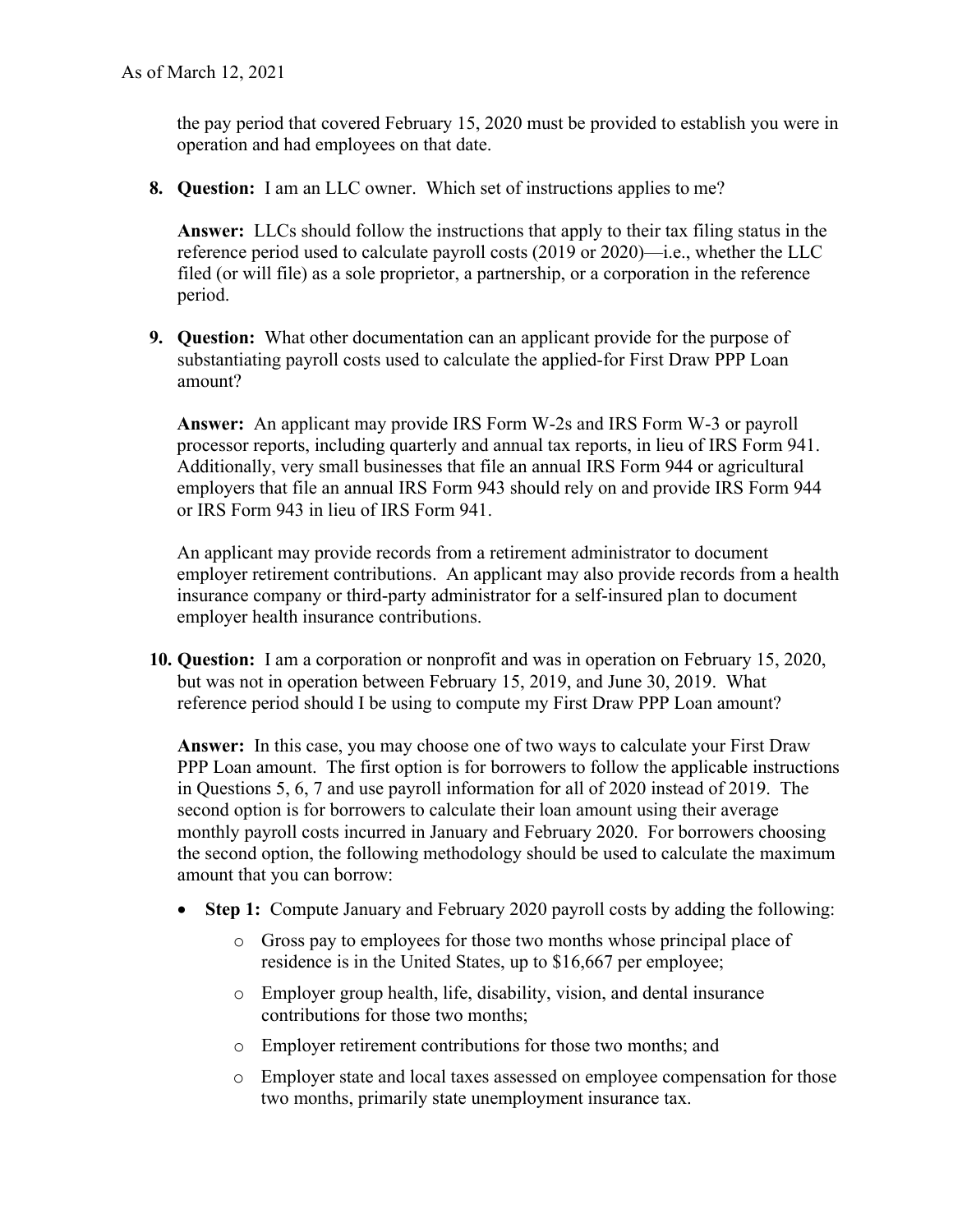- **Step 2:** Calculate the average monthly payroll costs (divide the amount from Step 1) by 2).
- **Step 3:** Multiply the average monthly payroll costs from Step 2 by 2.5.
- **Step 4:** Add any outstanding amount of any EIDL made between January 31, 2020 and April 3, 2020 that you seek to refinance. Do not include the amount of any advance under an EIDL COVID-19 loan (because it does not have to be repaid).

If you choose the second option, you must provide payroll records from January and February 2020, your IRS Form 941 for the first quarter of 2020, and documentation of any employer retirement and group health, life, disability, vision, and dental insurance contributions from that period.

**11. Question:** I am self-employed (or a partnership) and was in operation on February 15, 2020, but was not in operation between February 15, 2019, and June 30, 2019. I have filed or will file a Form 1040 Schedule C or Schedule F (or Form 1065) for 2020. What reference period should I be using to compute my First Draw PPP Loan amount?

**Answer:** In this case, you may choose one of two ways to calculate your First Draw PPP Loan amount. The first option is for borrowers to follow the applicable instructions in Questions 1 through 4 (or Questions 15 and 16 if you use gross income and file Schedule C) and use payroll information for all of 2020 instead of 2019. The second option is for borrowers to calculate their loan amount using their average monthly payroll costs incurred in January and February 2020.

For borrowers choosing the second option that file Schedule C and use net profit, the following methodology should be used to calculate the maximum amount that you can borrow:

- **Step 1:** Fill out an IRS Form 1040 Schedule C for January and February 2020. The entries on the schedule must reflect all business income and expenses from those two months, with the exception that on Schedule C line 13:
	- o you must include only 1/6 of the amount of any annual depreciation and section 179 expense deduction attributable to investment made in those months, and
	- o you must include 1/6 of the amount of the 2020 depreciation deduction attributable to investment made in prior years.
- **Step 2:** Take the net profit amount for January and February on Schedule C line 31.
	- $\circ$  If this amount is more than \$16,667 for the two months combined, set it to \$16,667.
	- o If this amount is less than 0 for the two months combined, set it to 0.
- **Step 3:** If you have employees, add your employee payroll costs for January and February 2020 to the result in Step 2. Only include payroll costs for those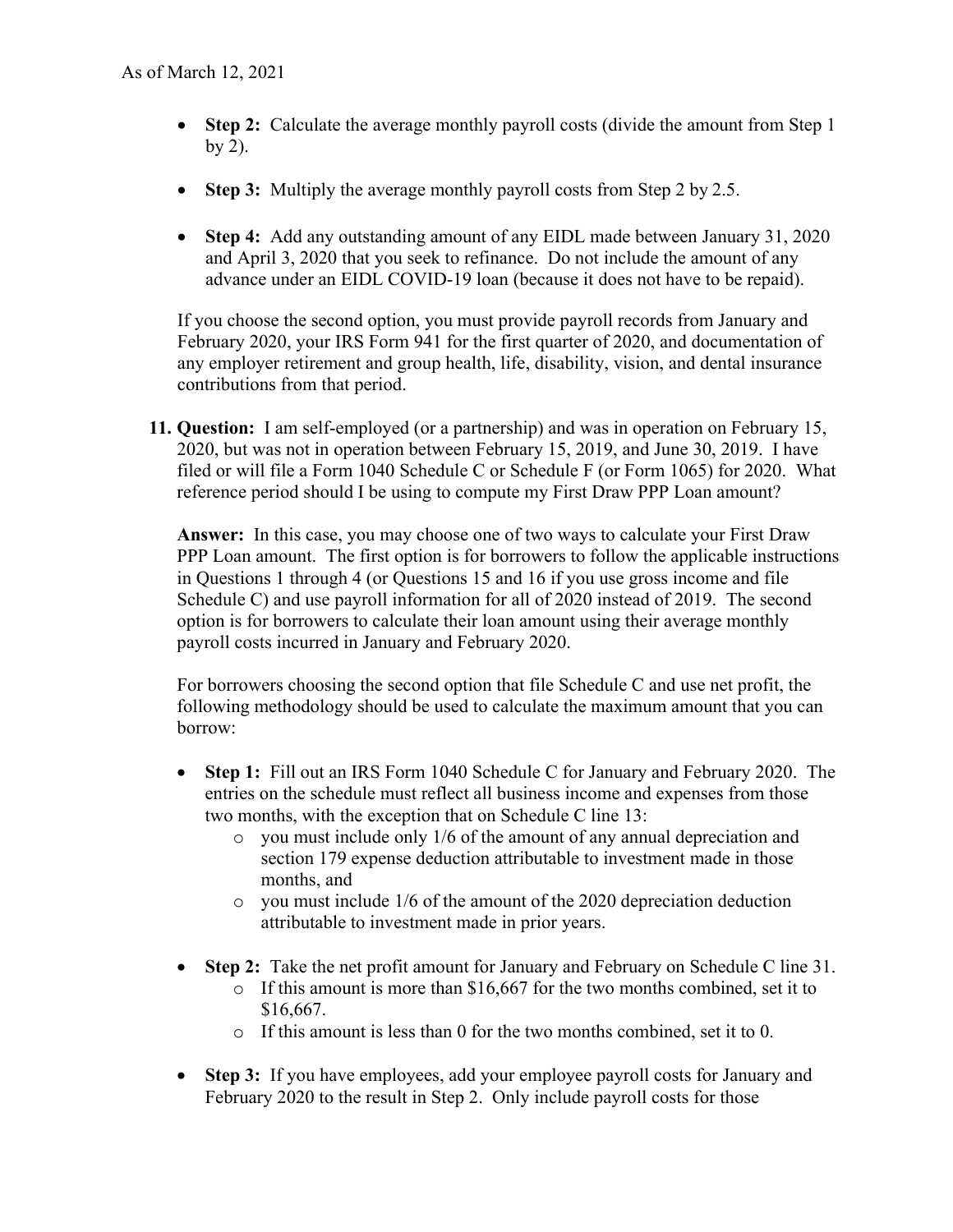employees whose principal place of residence is in the United States and up to \$16,667 of gross pay per employee.

- **Step 4:** Divide the total by 2, and then multiply it by 2.5.
- **Step 5:** Add the outstanding amount of any EIDL made between January 31, 2020 and April 3, 2020 that you seek to refinance, less the amount of any advance under an EIDL COVID-19 loan (because it does not have to be repaid).

Your IRS Form 1040 Schedule C as completed must be provided to your lender when you apply for a PPP loan. This information should be consistent with what you will submit to the IRS and must be true and accurate in all material respects. You must also supply bank statements from your business account(s) for the months of January and February 2020 to substantiate your net profit amount from Schedule C. If you have employees, you also must provide payroll records from those two months, your IRS Form 941 for the first quarter of 2020, and documentation of any employer retirement and group health, life, disability, vision, and dental insurance contributions made on behalf of employees.

Schedule C filers that applied for a PPP loan using SBA Form 2483-C or 2483-SD-C should use the same methodology as above but replace net profit from Step 2 with the gross income amount on Schedule C line 7 (if no employees) or the difference between the gross income amount on Schedule C line 7 and employee payroll costs from the sum of Schedule C lines 14, 19, and 26 (if you have employees). <sup>8</sup> Documentation requirements are the same as above.

Schedule F filers should use the same methodology as above but complete a Schedule F in Step 1 and replace net profit from Step 2 with the gross income amount on Schedule F line 9 (if no employees) or the difference between the gross income amount on Schedule F line 9 and employee payroll costs from the sum of Schedule F lines 15, 22, and 23 (if you have employees). Documentation requirements are the same as above except Schedule F as completed must be provided in place of Schedule C.

Partnerships should use the same methodology as above but complete a Form 1065 in Step 1 and replace net profit from Step 2 with the net earnings from self-employment for each individual U.S.-based general partners (the difference between box 14, Code A of IRS Form 1065 K-1 and the sum of (i) any section 179 expense deduction claimed in box 12; (ii) any unreimbursed partnership expenses claimed; and (iii) any depletion claimed on oil and gas properties) multiplied 0.9235. Documentation requirements are the same as above except Form 1065 as completed must be provided in place of Schedule C.

<sup>&</sup>lt;sup>8</sup> Any other employee payroll costs not reported on those lines but included in line 28 total expenses must also be subtracted from gross income.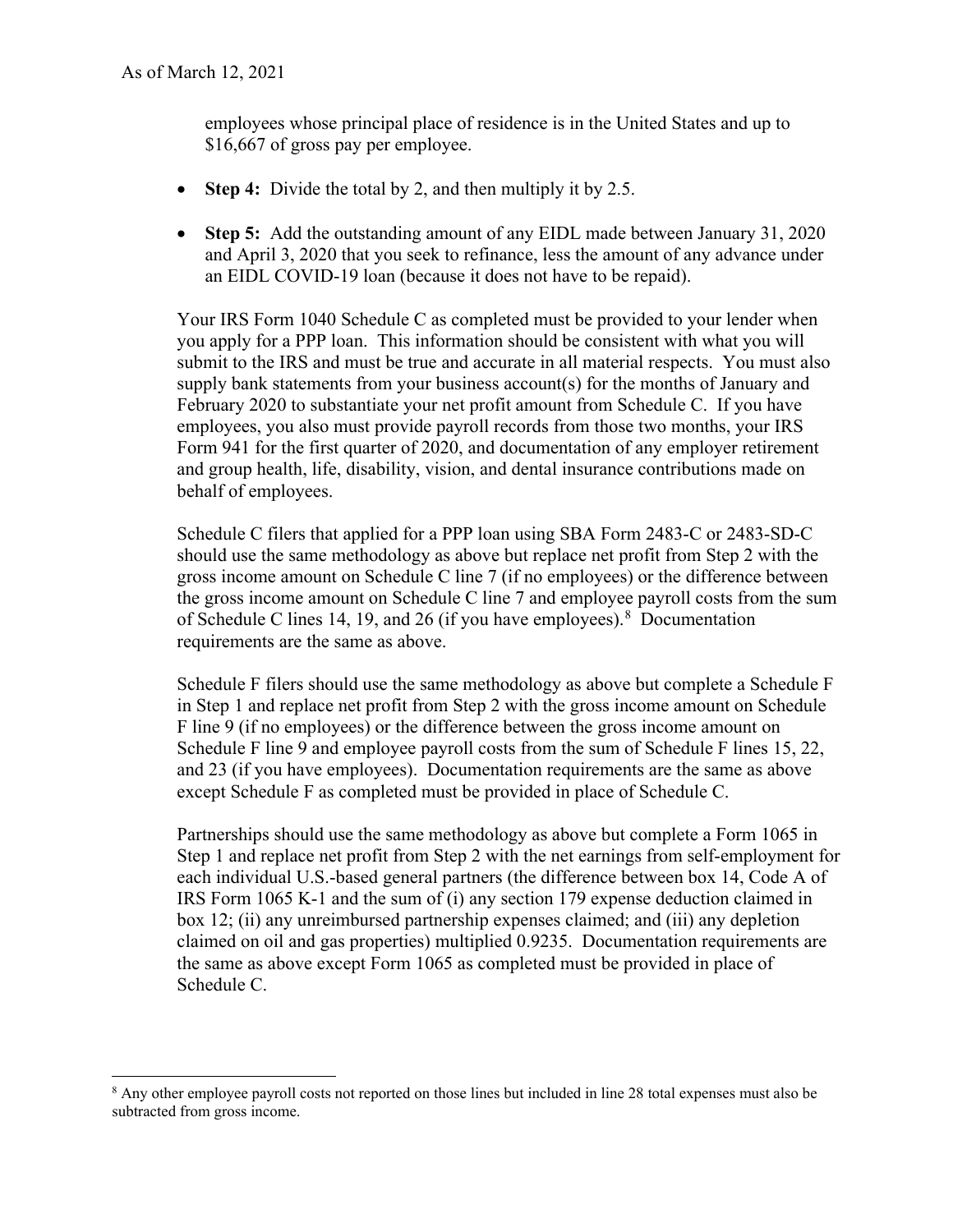**12. Question:** In addition to pre-tax employee contributions for health insurance, what are the other pre-tax employee contributions for fringe benefits that may have been excluded from IRS Form 941 Taxable Medicare wages & tips that is part of employee gross pay?

**Answer:** Employee contributions and deductions from pay for flexible spending arrangements (FSA) or other nontaxable benefits under a section 125 cafeteria plan, qualified transit or parking benefits (up to \$270 a month), and group life insurance (for up to \$50,000 of coverage) may have been excluded from IRS Form 941 Taxable Medicare wages & tips. However, pre-tax employee contributions to retirement plans are included in Taxable Medicare wages & tips and should not be added to that figure to arrive at gross pay.

**13. Question:** How should a borrower account for federal taxes when determining its payroll costs for purposes of the maximum loan amount, allowable uses of a PPP loan, and the amount of a loan that may be forgiven?

**Answer:** Payroll costs are calculated on a gross basis without regard to federal taxes imposed or withheld, such as the employee's and employer's share of Federal Insurance Contributions Act (FICA) and income taxes required to be withheld from employees. As a result, payroll costs are not reduced by taxes imposed on an employee and required to be withheld by the employer. However, payroll costs do not include the employer's share of payroll tax. For example, the wages of an employee who earned \$4,000 per month in gross wages, from which \$500 in federal taxes was withheld, count as \$4,000 in payroll costs. However, the employer-side federal payroll taxes imposed on the \$4,000 in wages are excluded from payroll costs under the statute.<sup>9</sup>

**14. Question:** Is there a limit on the dollar amount of First Draw PPP Loans a corporate group can receive?

**Answer:** Yes, businesses that are part of the same corporate group cannot receive First Draw PPP Loans in a total amount of more than \$20 million. For purposes of this limit, businesses are part of a single corporate group if they are majority owned, directly or indirectly, by a common parent.

<sup>&</sup>lt;sup>9</sup> The definition of "payroll costs" in the CARES Act, 15 U.S.C.  $636(a)(36)(A)(viii)$ , excludes "taxes imposed or withheld under chapters 21, 22, or 24 of the Internal Revenue Code of 1986 during the covered period". As described above, the SBA interprets this statutory exclusion to mean that payroll costs are calculated on a gross basis, without subtracting federal taxes that are imposed on the employee or withheld from employee wages. Unlike employer-side payroll taxes, such employee-side taxes are ordinarily expressed as a reduction in employee takehome pay; their exclusion from the definition of payroll costs means payroll costs should not be reduced based on taxes imposed on the employee or withheld from employee wages. This interpretation is consistent with the text of the statute and advances the legislative purpose of ensuring workers remain paid and employed. Further, because the reference period for determining a borrower's maximum loan amount will largely or entirely precede the period during which borrowers will be subject to the restrictions on allowable uses of the loans, for purposes of the determination of allowable uses of loans and the amount of loan forgiveness, this statutory exclusion will apply with respect to such taxes imposed or withheld at any time, not only during such period.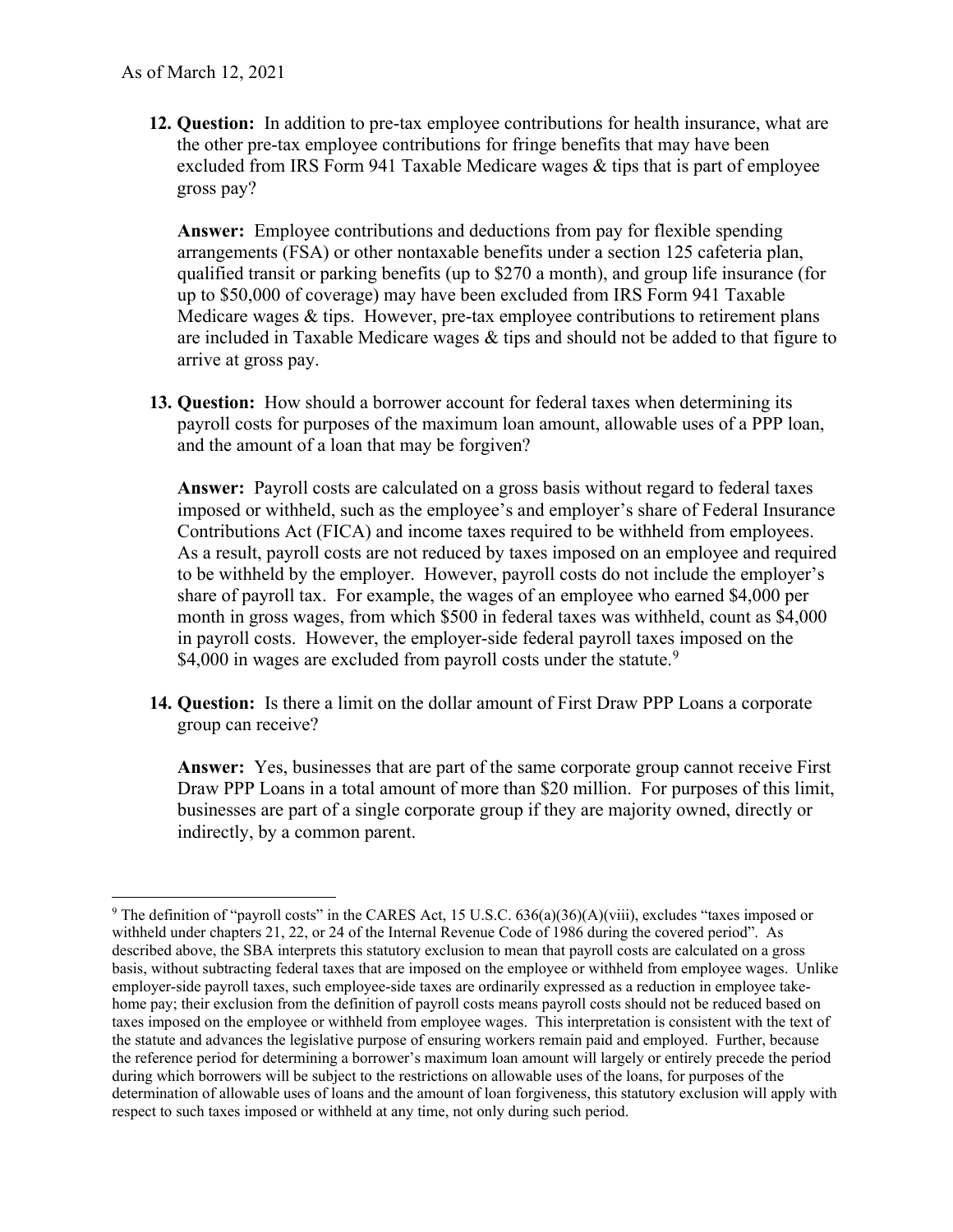**15. Question:** I am self-employed and have no employees, how do I calculate my maximum First Draw PPP Loan amount if I use gross income?

 **Answer:** The following methodology should be used to calculate the maximum amount principal place of residence is in the United States, including if you are an independent contractor or operate a sole proprietorship (but not if you are a partner in a partnership; that can be borrowed if you are self-employed and have no employees, and your see Question 4), and you use gross income:

- **Step 1:** Find your 2019 IRS Form 1040 Schedule C line 7 gross income amount.<sup>10</sup> If this amount is zero or less, you are not eligible for a PPP loan.
- **Step 2:** Calculate the average monthly gross income amount (divide the amount from Step 1 by 12). If this amount is more than \$8,333.33, reduce it to \$8,333.33.
- **Step 3:** Multiply the average monthly gross income amount from Step 2 by 2.5.
- **Step 4:** Add the outstanding amount of any Economic Injury Disaster Loan (EIDL) made between January 31, 2020 and April 3, 2020 that you seek to refinance. Do not include the amount of any advance under an EIDL COVID-19 loan (because it does not have to be repaid).

Your 2019 IRS Form 1040 Schedule C must be provided to substantiate the applied-for PPP loan amount. You must also provide a 2019 IRS Form 1099-MISC detailing nonemployee compensation received (box 7), IRS Form 1099-K, invoice, bank statement, or book of record establishing you were self-employed in 2019 and a 2020 invoice, bank statement, or book of record establishing you were in operation on February 15, 2020.

 during the covered period following disbursement of the PPP loan.) **16. Question:** I am self-employed and have employees, how do I calculate my maximum First Draw PPP Loan amount (up to \$10 million) if I use gross income? (Note that PPP loan forgiveness amounts will depend, in part, on the total amount spent by the borrower

 **Answer:** The following methodology should be used to calculate the maximum amount that can be borrowed if you are self-employed with employees, including if you are an independent contractor or operate a sole proprietorship (but not if you are a partner in a partnership; see Question 4) and use gross income:

• **Step 1:** Find your 2019 IRS Form 1040 Schedule C line 7 gross income amount.<sup>11</sup> Subtract 2019 employee payroll costs summed from Form 1040 Schedule C lines

<sup>&</sup>lt;sup>10</sup> If you are using 2020 amounts and have not yet completed a 2020 return, fill out the required portions and compute the values.

<sup>&</sup>lt;sup>11</sup> If you are using 2020 amounts and have not yet completed a 2020 return, fill out the required portions and compute the values.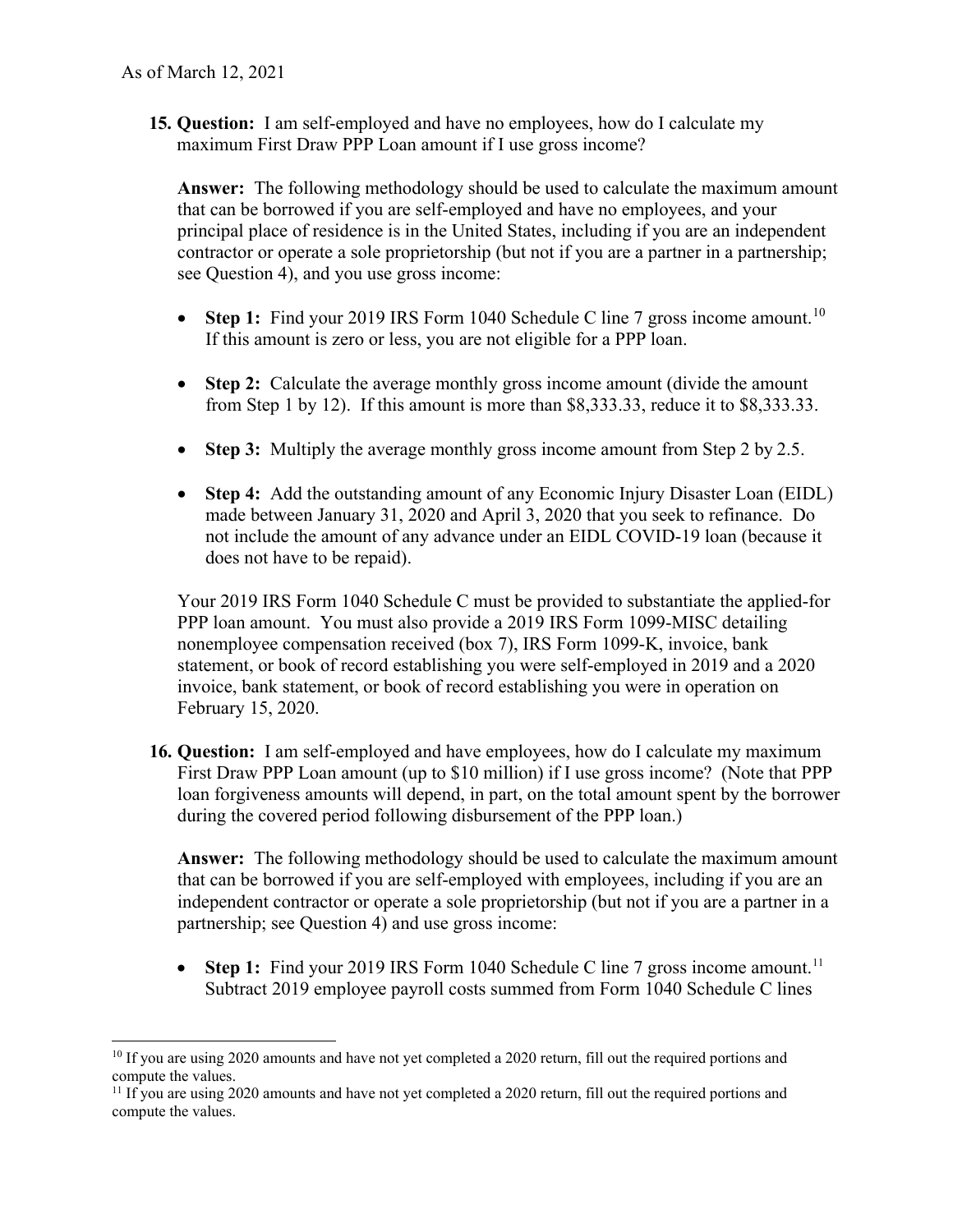- 14, 19, and 26.<sup>12</sup> If this amount is less than zero, set this amount at zero.
- • **Step 2**: Divide the gross income amount from Step 1 by 12. If this amount is more than \$8,333.33, reduce it to \$8,333.33.
- • **Step 3**: Calculate the sum of:
	- o 2019 gross wages and tips paid to your employees whose principal place of residence is in the United States, up to \$100,000 per employee, which can be computed using:
		- 2019 IRS Form 941 Taxable Medicare wages & tips (line 5ccolumn 1) from each quarter,
		- • Plus any pre-tax employee contributions for health insurance or other fringe benefits excluded from Taxable Medicare wages & tips, and
		- Minus (i) any amount paid to any individual employee in excess of \$100,000, and (ii) any amounts paid to any employee whose principal place of residence is outside the United States;
	- o 2019 employer contributions for employee group health, life, disability, vision, and dental insurance (the portion of IRS Form 1040 Schedule C line 14 attributable to those contributions);
	- o 2019 employer contributions to employee retirement plans (IRS Form 1040 Schedule C line 19); and
	- o 2019 employer state and local taxes assessed on employee compensation, primarily state unemployment insurance tax (from state quarterly wage reporting forms).
- **Step 4:** Calculate average monthly payroll costs for employees (divide the amount from Step 3 by 12).
- **Step 5:** Sum the amounts from Step 2 and Step 4 and multiply by 2.5.
- advance under an EIDL COVID-19 loan (because it does not have to be repaid). • **Step 6:** Add the outstanding amount of any EIDL made between January 31, 2020 and April 3, 2020 that you seek to refinance. Do not include the amount of any

Your 2019 IRS Form 1040 Schedule C, IRS Form 941 and state quarterly wage unemployment insurance tax reporting form from each quarter (or equivalent payroll processor records or IRS Wage and Tax Statements), along with documentation of any retirement or group health, life, disability, vision, and dental contributions, must be provided to substantiate the applied-for PPP loan amount. A payroll statement or similar documentation from the pay period that covered February 15, 2020 must be provided to establish you were in operation and had employees on that date.

 $12$  Any other employee payroll costs not reported on those lines but included in line 28 total expenses must also be subtracted from gross income.